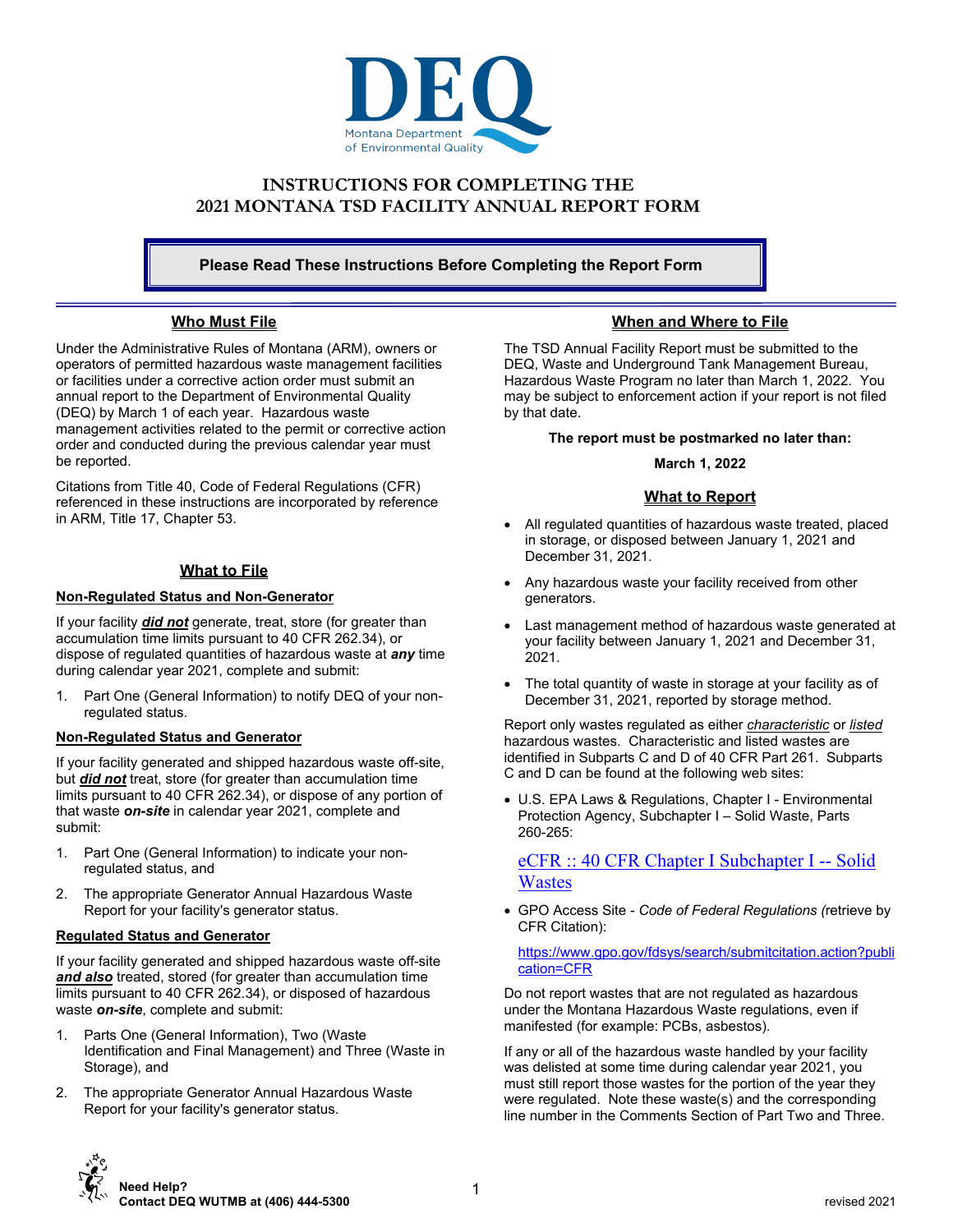# **PART ONE – GENERAL INFORMATION**

# **NOTE: Make any corrections or additions in the shaded area of the form.**

# **I. REGULATED STATUS**

#### **If your Facility DID treat, store or dispose**

If your facility *DID* treat, store or dispose of regulated quantities of hazardous waste at any time during 2021:

- 1. Check the box marked YES in Section I, and
- 2. Complete Parts One through Three and return form to DEQ.

#### **If your Facility DID NOT treat, store or dispose**

If the facility *DID NOT* treat, store, or dispose of regulated quantities of hazardous waste at any time during 2021:

- 1. Check the box marked NO in Section I,
- 2. Complete only Part One and return form to DEQ.

### **II. FACILITY EPA ID NUMBER AND DEQ PROJECT MANAGER**

Verify your facility's 12-character EPA identification number.

If you need assistance, contact your DEQ Project Manager (contact information below).

| <b>Initials</b>  |     | <b>Name</b>         | <b>Contact Info</b> |  |  |  |  |
|------------------|-----|---------------------|---------------------|--|--|--|--|
| $RAH =$          |     | <b>Becky Holmes</b> | (406) 444-2876      |  |  |  |  |
|                  |     |                     | rholmes@mt.gov      |  |  |  |  |
| <b>DAK</b>       | $=$ | Denise              | (406) 444-3983      |  |  |  |  |
|                  |     | Kirkpatrick         | dkirkpatrick@mt.gov |  |  |  |  |
| $AMK = Ann$ Kron |     |                     | (406) 444-5824      |  |  |  |  |
|                  |     |                     | akron@mt.gov        |  |  |  |  |

## **III. FACILITY NAME**

Verify the name of your facility.

## **IV. FACILITY LOCATION ADDRESS**

Verify the physical location of your facility. Do not use a Post Office Box or mailing address.

### **V. CONTACT INFORMATION**

Verify the name, title, telephone number, extension, mailing address, fax number and email address of the person who may be contacted regarding information contained in this report.

## **VI. ALTERNATE CONTACT**

Verify the name, title, telephone number, extension, and email address of an alternate person who may be contacted if the Contact listed above is not available.

### **VII. COST ESTIMATES**

- 1. Enter the most recent cost estimate for closure and post-closure care for regulated hazardous waste management unit(s), if applicable.
- 2. Enter the most recent cost estimate for facility wide corrective action.

## **VIII. CERTIFICATION**

1. Type or print the name and title of the owner or operator of your facility or an authorized representative (e.g., the plant manager, superintendent or person of equivalent responsibility) and date signed.

### 2. Signature:

- a. Electronic Submittal: insert an electronic signature or type the name.
- b. Hard Copy by Mail or Delivery: print and sign the report.

# **Reminders**

- Enter information or corrections in the shaded areas of the form
- Make copies of Parts Two and Three before entering information on the forms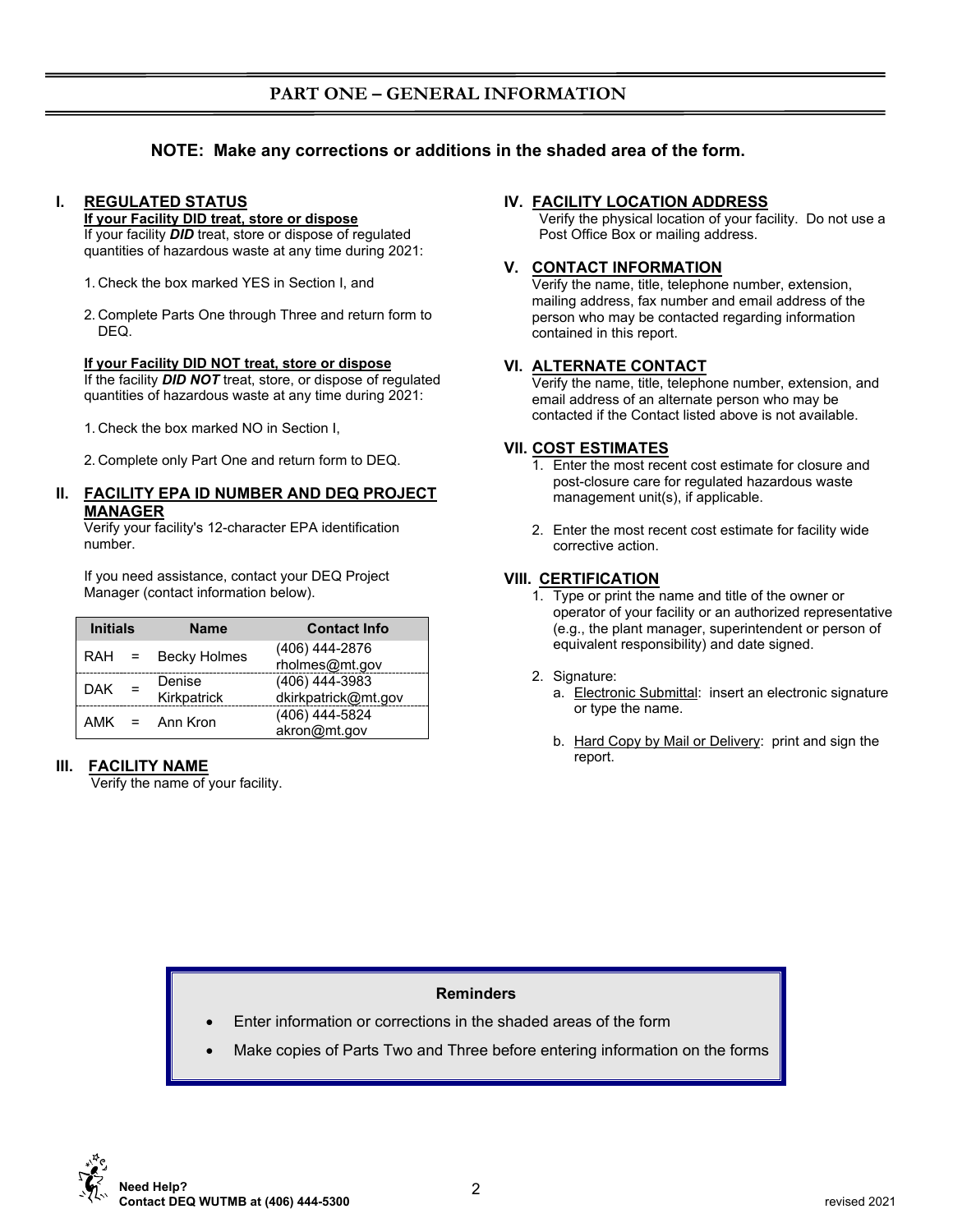# **PART TWO - WASTE IDENTIFICATION AND FINAL MANAGEMENT**

You must report hazardous waste generated at your facility, and/or received from off-site generators, that was treated, stored (for greater than accumulation time limits per 40 CFR 262.34), or disposed at your facility during calendar year 2021. Page 9 is an example of a completed Waste Identification and Final Management form.

Use separate pages for reporting wastes that were generated at your facility and wastes your facility received from off-site generators.

### For example:

- 1. Your facility generated 70 different wastes during the calendar year 2021. These wastes were stored and/or treated at your facility. Report these wastes on Part Two forms and check the box in Section IX (Generated On-Site) for each page that lists waste generated at your facility.
- 2. Your facility received 12 different wastes from an off-site generator during calendar year 2021. These wastes were then stored at your facility until shipment to a permitted hazardous waste disposal facility. Report these wastes on Part Two forms, entering the off-site generator name and EPA identification (ID) number in Sections X through XII for each page that lists wastes received from an off-site generator.

## **IX. GENERATED ON-SITE**

If wastes reported on this page were generated and treated, stored, or disposed at your facility, check the box marked **GENERATED ON-SITE** and enter "**NA**" in Sections X, XI and XII.

**DO NOT** check the GENERATED ON-SITE box if you are reporting wastes received from off-site generators.

### **X. OFF-SITE GENERATOR EPA ID NUMBER**

For wastes received from off-site generators, enter the EPA ID number of the off-site generator of the waste received by your facility during calendar year 2021 and described in Section XIII.

### **XI. OFF-SITE GENERATOR NAME**

For wastes received from off-site generators, enter the name of the generator corresponding to the EPA identification (ID) number in Section X.

## **XII. OFF-SITE GENERATOR ADDRESS**

For wastes received from off-site generators, enter the mailing address of the generator with the EPA ID number listed in Section X.

## **XIII. WASTE IDENTIFICATION AND MANAGEMENT**

List each waste type or waste mixture on a separate line. All wastes, including those wastes in storage on December 31, 2021, must be reported.

In the **Line #** column, enter a consecutive number, starting with 1, for each waste or waste mixture. Continue numbering on subsequent Part Two pages.

## **A. Description of Waste**

**Listed hazardous wastes**: enter the waste name from 40 CFR Part 261, Subpart D, abbreviated if necessary. For mixtures of listed wastes, use words that best describe the waste.

**Characteristic hazardous wastes**: include the following information:

- the description from the list of characteristics in 40 CFR Part 261, Subpart C which best describes the waste;
- the specific manufacturing or other process generating the waste; and
- the chemical or generic chemical name of the waste, if known.

### **B. EPA Hazardous Waste Codes**

**Listed hazardous wastes**: enter the four-character EPA Hazardous Waste Number from 40 CFR Part 261, Subpart D.

**Characteristic hazardous wastes**: enter the fourcharacter EPA Hazardous Waste Number from 40 CFR Part 261, Subpart C.

#### **Mixtures of more than one listed or characteristic waste**: enter all relevant EPA Hazardous Waste Codes. Four spaces are provided on each line. Continue on the next line(s) if more spaces are needed (as shown on Line 5 of the example form on Page 9).

### **C. Last or Final Management Method Code**

Enter the final Management Method Code which represents the waste's last or final disposition at the end of the reporting year. Last or Final Management Method Codes are listed in Table 1.

When wastes were managed in multiple stages, report the final management method used to treat or dispose of the hazardous waste.

Enter the appropriate On-site Storage Code from Table 1 when the waste is in storage at your facility on December 31, 2021.

For example:

1. A waste placed in storage at the beginning of the calendar year and then applied to a land treatment unit at your facility mid-year must be reported with the Management Method Code H131.

 **Need Help? Contact DEQ WUTMB at (406) 444-5300** revised 2021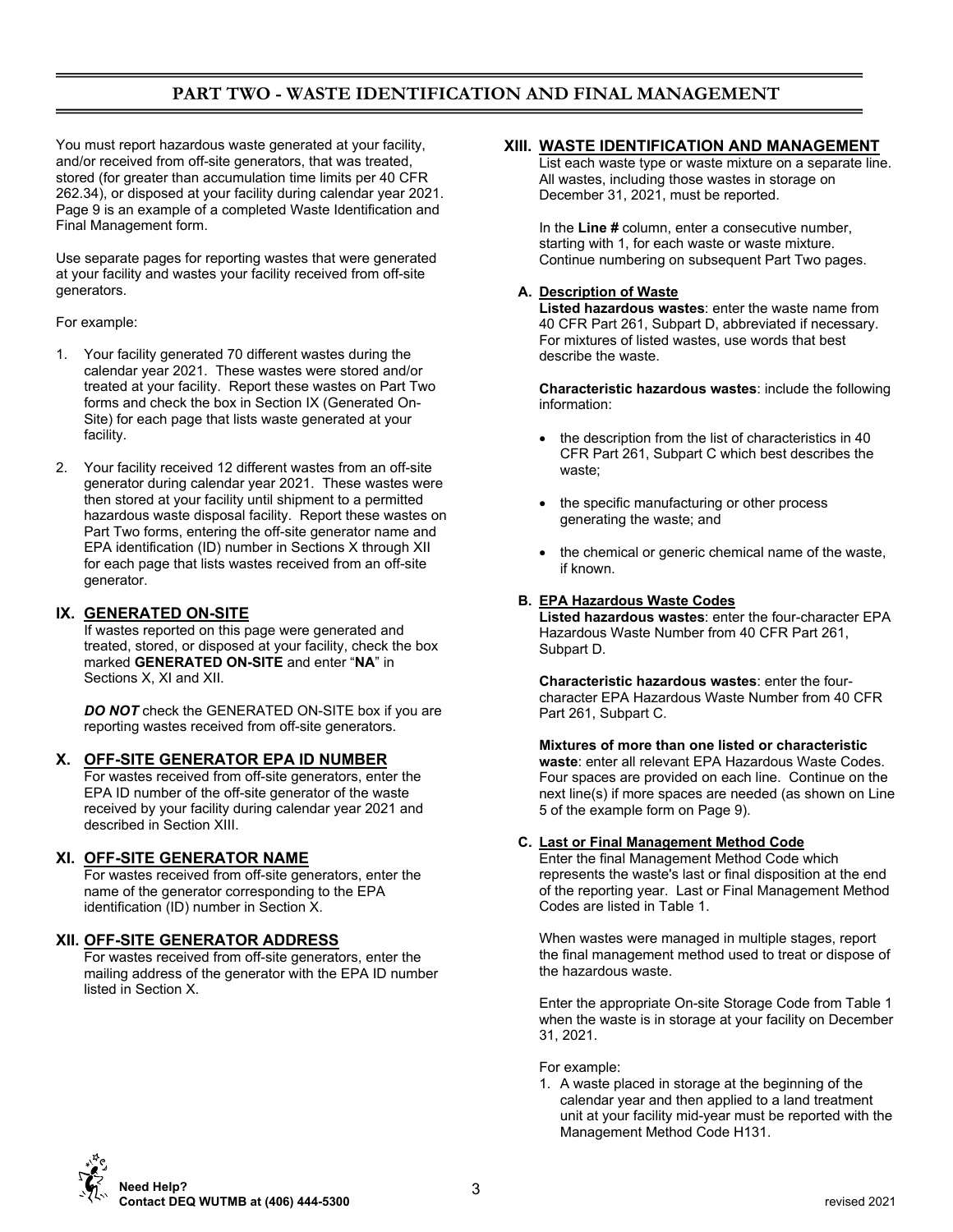- 2. A waste placed in storage and then shipped to an offsite facility for metals recovery must be reported as Management Method Code H010.
- 3. A drum containing waste solvent in storage on December 31, 2021, must be reported as On-site Storage Code S01.

## **D. Last or Final Management Location**

Check the box which indicates the location of final management of the waste. The last management location of wastes in storage on December 31 would be on-site.

## **E. Amount of Waste**

Enter the quantity of each waste or waste mixture.

# **F. Unit Of Measure**

Enter the Unit of Measure Code for the quantity of waste. Use units of measure and corresponding codes from Table 2.

Provide the density (rounded to the nearest tenth) if gallons or liters or cubic yards are used as the unit of measure.

Check the correct box for density measurement (either pounds per gallon or specific gravity).

# **XIV. COMMENTS**

Use the Comments to explain or clarify any entry. Please cross-reference to the appropriate Section and Line number.

# **Reminder**

 Enter the page number of each sheet and the total number of pages in the upper right-hand corner of each page.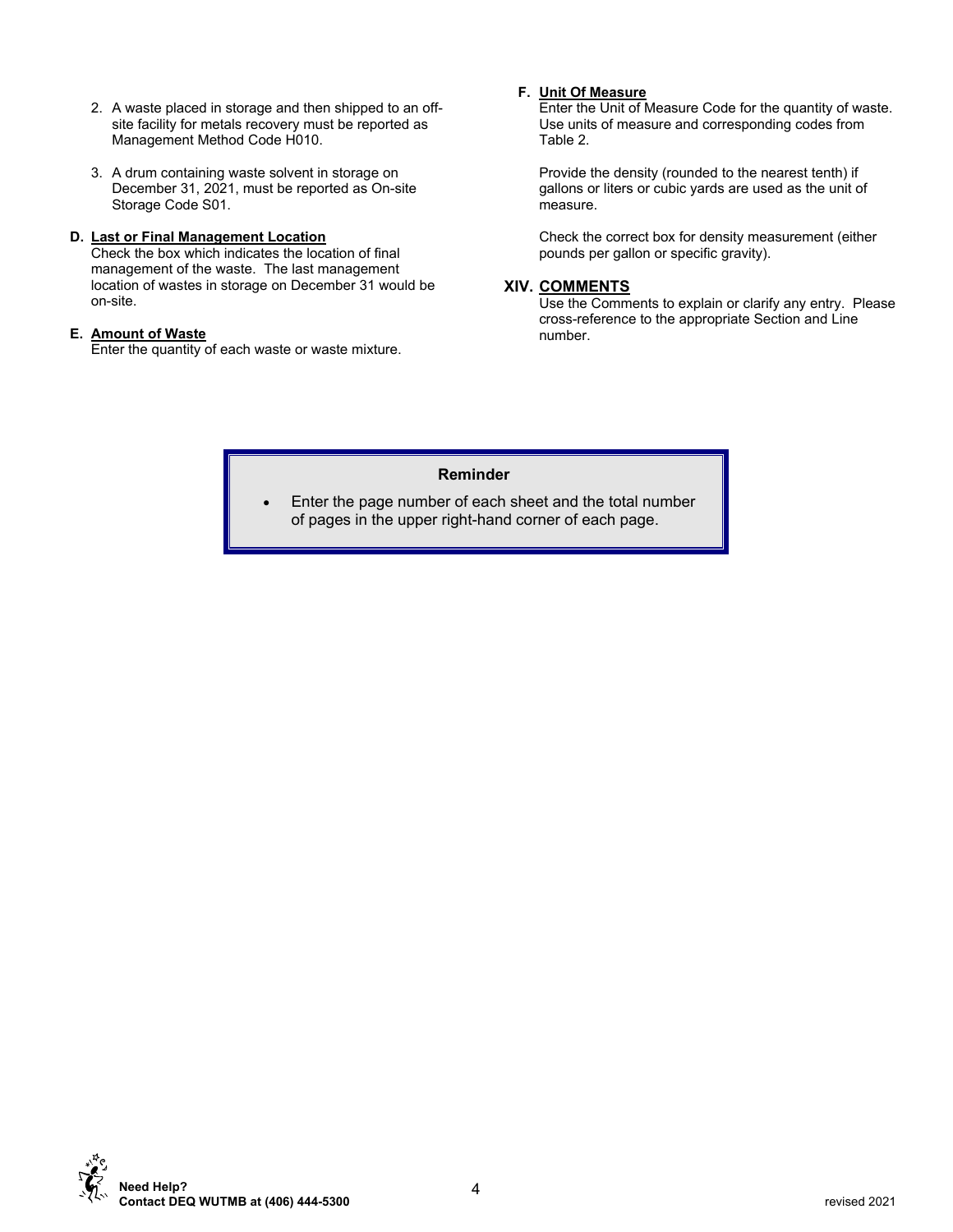# **PART THREE – TOTAL WASTE IN STORAGE ON DECEMBER 31, 2021**

You must report all hazardous waste that is in storage at your facility on December 31, 2021. This includes:

- The amount of waste in storage generated or received during the current reporting year, and
- The amount of waste in storage generated in previous reporting years.

Page 10 is an example of a completed Waste in Storage form.

### **XV. WASTE IN STORAGE AT YEAR-END**

If your facility had waste in storage on December 31, 2021, check the YES box and complete Section XVI,

Check the NO box if no waste was in storage on December 31, 2021. Do not fill out Section XVI.

## **XVI. WASTE IN STORAGE**

Each waste or waste mixture in storage on December 31, 2021 must be reported on a separate line.

In the **Line #** column, enter a consecutive number starting with 1 for each waste or waste mixture. Continue numbering on subsequent Part Three pages.

### **A. Description of Waste**

**Listed hazardous wastes**: enter the waste name from 40 CFR Part 261, Subpart D, abbreviated if necessary. For mixtures of listed wastes, use words you believe best describe the waste.

**Characteristic hazardous wastes**: include the following:

- The description from the list of characteristics in 40 CFR Part 261, Subpart C which best describes the waste;
- The specific manufacturing or other process generating the waste; and
- The chemical or generic chemical name of the waste, if known.

### **B. EPA Hazardous Waste Codes**

**Listed wastes**: enter the four-character EPA Hazardous Waste Number from 40 CFR Part 261, Subpart D.

**Characteristic wastes**: enter the four-character EPA Hazardous Waste Number from 40 CFR Part 261, Subpart C.

**Mixtures of more than one listed or characteristic waste**: enter all of the relevant EPA Hazardous Waste Codes. Four spaces are provided for this on each line. Continue on the next line(s) if more spaces are needed.

#### **C. On-Site Storage Process Code**

Enter the appropriate On-Site Storage Code from Table 1.

### **D. Amount of Waste**

Enter the quantity of each waste or waste mixture.

### **E. Unit of Measure**

Enter the Unit of Measure Code for the quantity of waste. Use units of measure and corresponding codes from Table 2. You do not need to include density information.

#### **F. Year Waste Placed In Storage**

Enter the year the waste was placed in storage at your facility.

### **XVII. COMMENTS**

Use the Comments to explain or clarify any entry. Include a cross-reference to the appropriate Section and Line number.

# **Reminders**

- Sign the Certification Statement (Section VIII)
- Report forms must be submitted to DEQ and postmarked no later than **MARCH 1, 2022**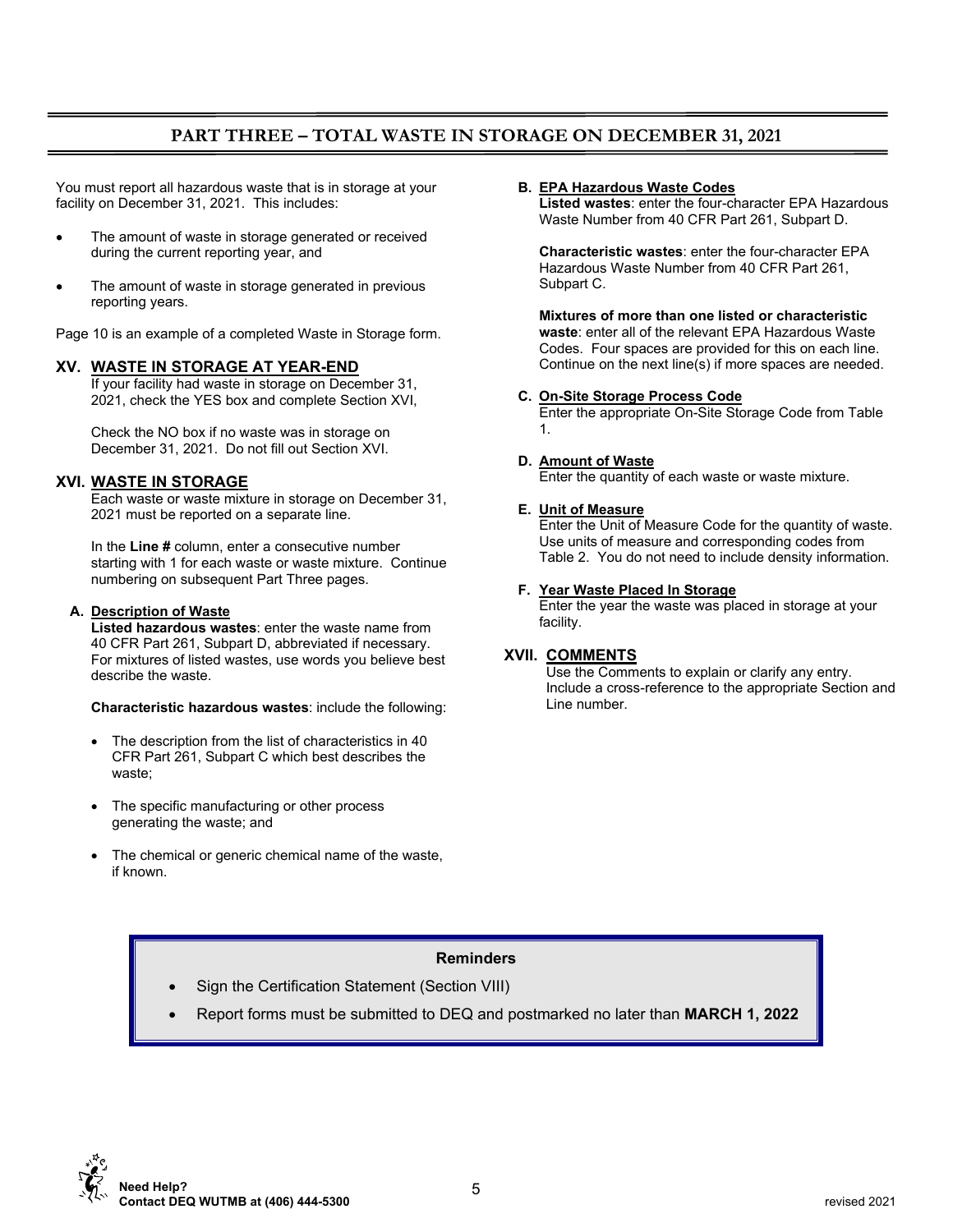# **PLEASE MAIL OR EMAIL COMPLETED FORMS TO**:

Waste & Underground Tank Management Bureau Hazardous Waste Program P.O. Box 200901 (US Postal Service) 1520 East Sixth Ave. (FedEx or United Parcel Services) Helena MT 59620-0901 Email: DEQHazWaste@mt.gov

## **For additional information, contact the Hazardous Waste Program:**

(406) 444-5300 https://deq.mt.gov/twr/Programs/hazmat

Electronic reporting forms in Word and Adobe Acrobat format are available on the following DEQ website under "Hazardous Waste Forms": https://deq.mt.gov/twr/assistance



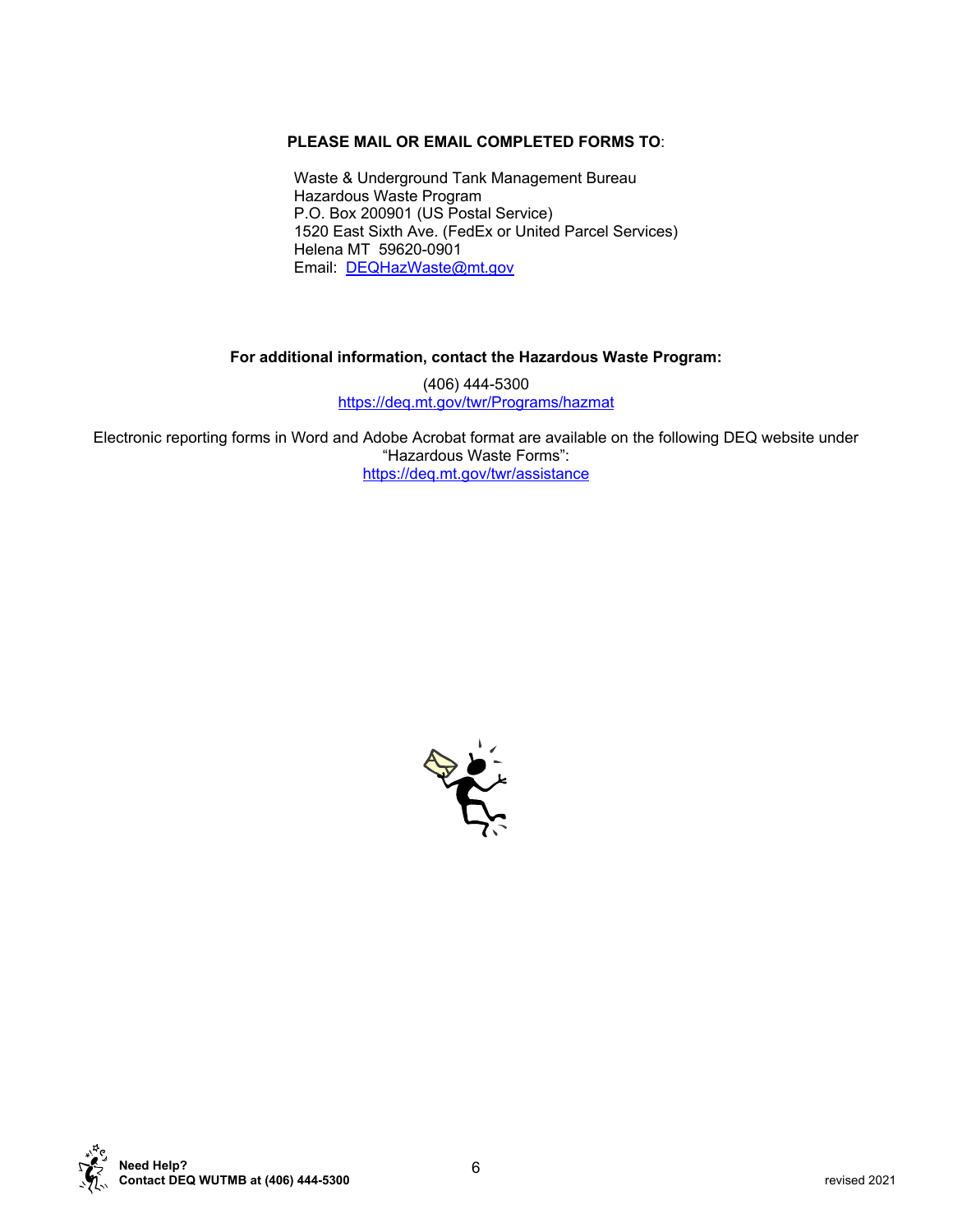## **TABLE 1 LAST OR FINAL MANAGEMENT METHOD CODES**

| <b>CODE</b>              | <b>MANAGEMENT METHOD</b>                                                                                                                                                                                                     |  |  |  |  |  |  |  |
|--------------------------|------------------------------------------------------------------------------------------------------------------------------------------------------------------------------------------------------------------------------|--|--|--|--|--|--|--|
|                          | <b>Reclamation and Recovery</b>                                                                                                                                                                                              |  |  |  |  |  |  |  |
| H010                     | Metals recovery including retorting, smelting, chemical, etc.                                                                                                                                                                |  |  |  |  |  |  |  |
| H020                     | Solvent recovery (distillation, extraction, etc.)                                                                                                                                                                            |  |  |  |  |  |  |  |
| H039                     | Other recovery or reclamation for reuse including acid regeneration, organics recovery, etc. (specify in<br>comments                                                                                                         |  |  |  |  |  |  |  |
| H050                     | Energy recovery at this site – used as fuel (includes on-site fuel blending before energy recovery; report<br>only this code)                                                                                                |  |  |  |  |  |  |  |
| H061                     | Fuel blending prior to energy recovery at another site (waste generated either on-site or received from<br>off-site)                                                                                                         |  |  |  |  |  |  |  |
|                          | Destruction or Treatment Prior to Disposal at Another Site                                                                                                                                                                   |  |  |  |  |  |  |  |
| H040                     | Incineration – thermal destruction other than use as a fuel (includes any preparation prior to burning)                                                                                                                      |  |  |  |  |  |  |  |
| H070                     | Chemical treatment (reduction/destruction/oxidation/precipitation); do not include immediate treatment in<br>an exempted wastewater treatment unit with discharge to a NPDES-POTW (unless required by state)                 |  |  |  |  |  |  |  |
| H081                     | Biological treatment; do not include immediate treatment in an exempted wastewater treatment unit with<br>discharge to a NPDES-POTW (unless required by state)                                                               |  |  |  |  |  |  |  |
| H <sub>100</sub>         | Physical treatment only (adsorption/absorption/separation/stripping/dewatering), do not include<br>immediate treatment in an exempted wastewater treatment unit with discharge to a NPDES-POTW<br>(unless required by state) |  |  |  |  |  |  |  |
| H110                     | Stabilization prior to land disposal at another site (encapsulation/stabilization/fixation)                                                                                                                                  |  |  |  |  |  |  |  |
| H <sub>120</sub>         | Combination of chemical, biological, and/or physical treatment; do not include immediate treatment in an<br>exempted wastewater treatment unit with discharge to a NPDES-POTW (unless required by state)                     |  |  |  |  |  |  |  |
| H121                     | Neutralization only (no other treatment)                                                                                                                                                                                     |  |  |  |  |  |  |  |
| H122                     | Evaporation (as the major component of treatment; not reportable as H070, H081, H100, or H120)                                                                                                                               |  |  |  |  |  |  |  |
| H123                     | Settling or clarification (as the major component of treatment; not reportable as H071 - H083)                                                                                                                               |  |  |  |  |  |  |  |
| H129                     | Other treatment that does not include onsite disposal (specify in comments)                                                                                                                                                  |  |  |  |  |  |  |  |
| <b>Disposal</b>          |                                                                                                                                                                                                                              |  |  |  |  |  |  |  |
| H130                     | Surface Impoundment that will be closed as a landfill (with prior treatment and/or stabilization meeting<br>LDR treatment standard)                                                                                          |  |  |  |  |  |  |  |
| H131                     | Land treatment or application ( to include any prior treatment and/or stabilization)                                                                                                                                         |  |  |  |  |  |  |  |
| H132                     | Landfill or surface impoundment that will be closed as landfill (to include any prior treatment and/or<br>stabilization)                                                                                                     |  |  |  |  |  |  |  |
| H134                     | Deepwell or underground injection (with or without treatment; this waste was counted as hazardous<br>waste)                                                                                                                  |  |  |  |  |  |  |  |
| H <sub>135</sub>         | Discharge to sewer/POTW or NPDES (with prior storage – with or without treatment)                                                                                                                                            |  |  |  |  |  |  |  |
| <b>Transfer Off Site</b> |                                                                                                                                                                                                                              |  |  |  |  |  |  |  |
| H141                     | The site receiving this waste stored/bulked and transferred the waste with no treatment or recovery<br>(H010 - H129), or disposal (H131 - H135) at the receiving site. Do not use for on-site final<br>management code       |  |  |  |  |  |  |  |
|                          |                                                                                                                                                                                                                              |  |  |  |  |  |  |  |
| <b>CODE</b>              | ON-SITE STORAGE METHOD - use when waste is in storage on December 31 <sup>st</sup> of reporting year                                                                                                                         |  |  |  |  |  |  |  |
| S01                      | Container (Barrel, Drum, etc.)                                                                                                                                                                                               |  |  |  |  |  |  |  |
| S <sub>02</sub>          | Tank                                                                                                                                                                                                                         |  |  |  |  |  |  |  |
| S <sub>0</sub> 3         | <b>Waste Pile</b>                                                                                                                                                                                                            |  |  |  |  |  |  |  |
| S04                      | Surface Impoundment                                                                                                                                                                                                          |  |  |  |  |  |  |  |
| S <sub>05</sub>          | Drip Pad                                                                                                                                                                                                                     |  |  |  |  |  |  |  |
| S06                      | Containment Building-Storage                                                                                                                                                                                                 |  |  |  |  |  |  |  |
| S99                      | Other Storage (specify in Comments)                                                                                                                                                                                          |  |  |  |  |  |  |  |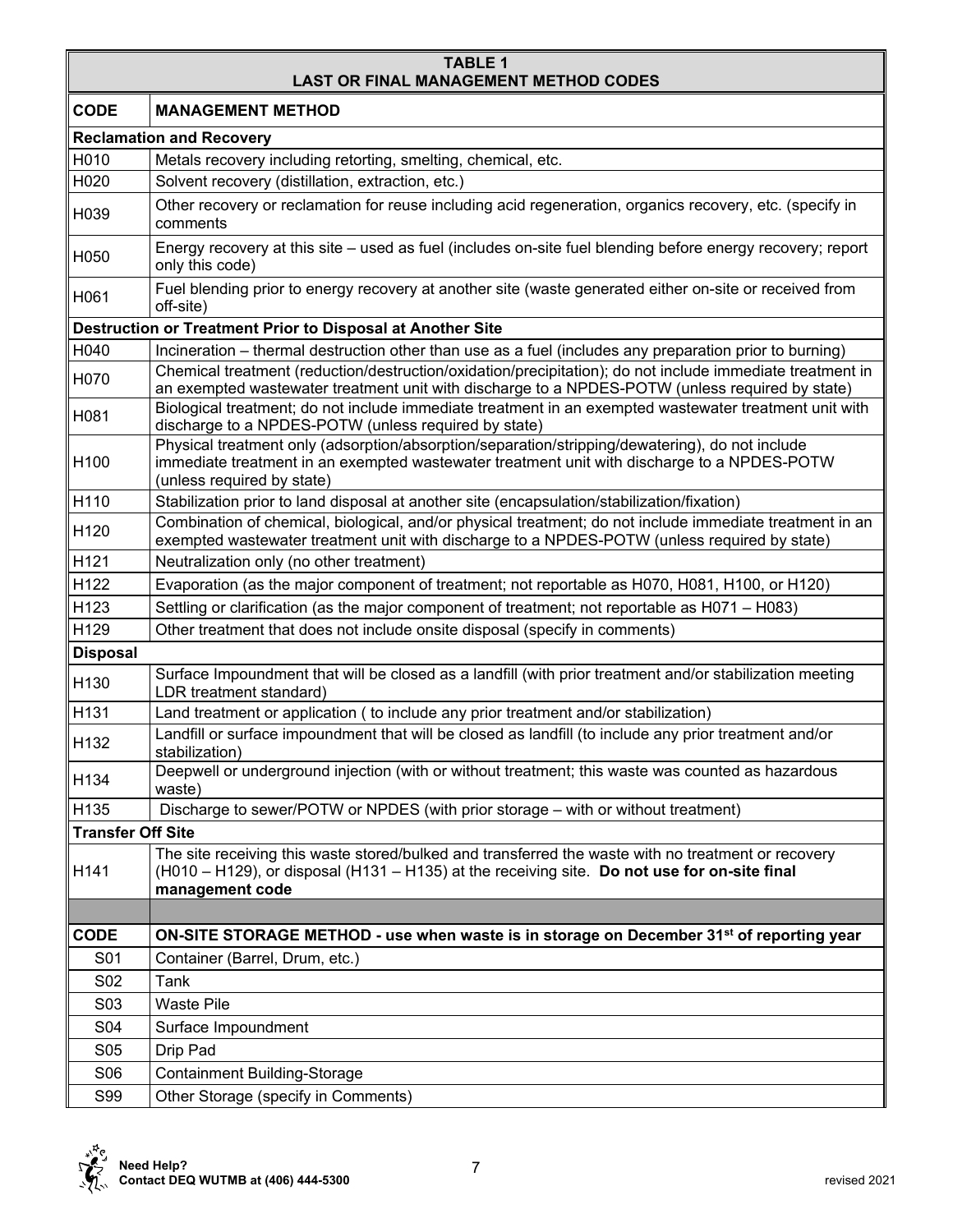| <b>TABLE 2</b><br><b>UNIT OF MEASURE CODES</b>       |                                    |  |  |  |  |  |  |  |
|------------------------------------------------------|------------------------------------|--|--|--|--|--|--|--|
| <b>CODE</b><br><b>UNIT OF MEASURE</b>                |                                    |  |  |  |  |  |  |  |
| 1                                                    | Pounds (lb)                        |  |  |  |  |  |  |  |
| 2                                                    | Short Tons (T) (2,000 pounds)      |  |  |  |  |  |  |  |
| 3                                                    | Kilograms (kg)                     |  |  |  |  |  |  |  |
| 4                                                    | Metric tons (MT) (1,000 kilograms) |  |  |  |  |  |  |  |
| 5<br>Gallons (gal)                                   |                                    |  |  |  |  |  |  |  |
| 6<br>Liters $(L)$                                    |                                    |  |  |  |  |  |  |  |
| 7<br>Cubic yards $(yd3)$                             |                                    |  |  |  |  |  |  |  |
|                                                      |                                    |  |  |  |  |  |  |  |
| <b>Weight and Volume Conversions</b>                 |                                    |  |  |  |  |  |  |  |
| 1 kilogram (kg) = $2.2046$ pounds (lb)               |                                    |  |  |  |  |  |  |  |
| 1 short ton = $2,000$ lb                             |                                    |  |  |  |  |  |  |  |
| 1 metric ton = $1,000$ kg                            |                                    |  |  |  |  |  |  |  |
| 1 metric ton = $1.1023$ short tons                   |                                    |  |  |  |  |  |  |  |
| 1 cubic meter (m) = $1.30795$ cubic yards            |                                    |  |  |  |  |  |  |  |
| 1 cubic yard (yd) = 27 cubic feet (ft <sup>3</sup> ) |                                    |  |  |  |  |  |  |  |
| 1 liter (I) = $0.2642$ gallons (gal)                 |                                    |  |  |  |  |  |  |  |

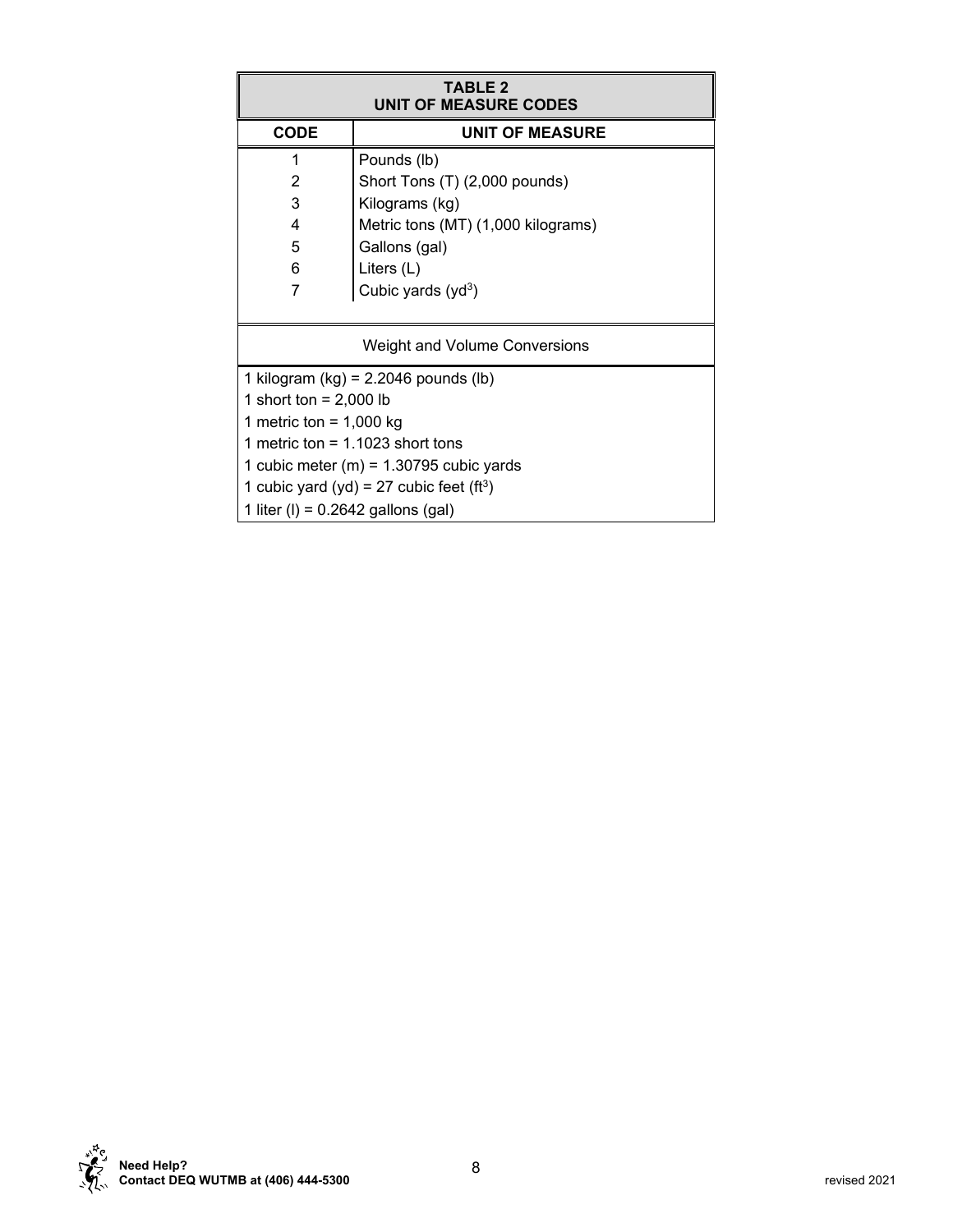# **EXAMPLE**

*(Make copies of this sheet for additional pages)* **Page \_\_14\_\_ of \_\_23\_\_** 

| <b>PART TWO</b><br><b>WASTE IDENTIFICATION AND FINAL MANAGEMENT</b> |                                                                                                                                                                                                         |                                       |              |                                |                                   |                                    |                                                                                                    |                |                                  |                 |                                                                                                                                                                                                                                                 |
|---------------------------------------------------------------------|---------------------------------------------------------------------------------------------------------------------------------------------------------------------------------------------------------|---------------------------------------|--------------|--------------------------------|-----------------------------------|------------------------------------|----------------------------------------------------------------------------------------------------|----------------|----------------------------------|-----------------|-------------------------------------------------------------------------------------------------------------------------------------------------------------------------------------------------------------------------------------------------|
| IX.                                                                 | <b>Generated On-Site</b>                                                                                                                                                                                | XI.                                   |              | <b>Off-Site Generator Name</b> |                                   |                                    |                                                                                                    |                |                                  |                 |                                                                                                                                                                                                                                                 |
|                                                                     | Check if waste was generated and treated, stored (for greater than<br>accumulation time limits pursuant to 40 CFR 262.34), or disposed<br>at your facility, then enter "NA" in Sections X, XI, and XII. | XII.                                  |              |                                | <b>Off-Site Generator Address</b> |                                    | (Specify generator from whom all wastes listed on this page were received)<br>(Street or P.O. Box) |                |                                  |                 |                                                                                                                                                                                                                                                 |
| <b>X.</b>                                                           | <b>Off-Site Generator EPA ID Number</b>                                                                                                                                                                 |                                       |              |                                |                                   |                                    |                                                                                                    |                |                                  |                 |                                                                                                                                                                                                                                                 |
| XIII.                                                               | A                                                                                                                                                                                                       | (Enter Generator 12 digit EPA ID No.) | B            |                                |                                   | $\mathbf c$                        | D                                                                                                  | (City or Town) | (State)<br>E                     | (Zip Code)<br>F |                                                                                                                                                                                                                                                 |
|                                                                     |                                                                                                                                                                                                         |                                       |              |                                |                                   | <b>Last or Final</b>               | <b>Last or Final</b>                                                                               |                | <b>Unit of Measure</b>           |                 |                                                                                                                                                                                                                                                 |
| Line<br>#                                                           | <b>Description of Waste</b>                                                                                                                                                                             | <b>EPA Hazardous Waste</b>            | <b>Codes</b> |                                |                                   | <b>Management</b><br><b>Method</b> | <b>Management</b><br>Location                                                                      |                | <b>Amount of</b><br><b>Waste</b> | <b>Density</b>  | $\bullet$ lbs/gal<br>$•$ sg                                                                                                                                                                                                                     |
| $\mathbf{l}$                                                        | Warfarin and warfarin salts                                                                                                                                                                             | P001                                  |              |                                |                                   | H <sub>040</sub>                   | On-site<br>闵<br>Off-site                                                                           |                | 0.5                              |                 | $\overline{2}$<br>$\Box$ lbs/gal<br>$\Box$ sg                                                                                                                                                                                                   |
| $\overline{2}$                                                      | Petroleum refinery primary oil/water/<br>solids separation sludge                                                                                                                                       | F037                                  |              |                                |                                   | H131                               | $\boxtimes$<br>On-site<br>Off-site                                                                 |                | 3679                             |                 | $\overline{2}$<br>$\Box$ lbs/gal<br>$\Box$ sg                                                                                                                                                                                                   |
| $\overline{3}$                                                      | Corrosive cyclic amino ether                                                                                                                                                                            | D <sub>001</sub>                      |              |                                |                                   | H <sub>040</sub>                   | On-site<br>$\overline{\boxtimes}$<br>Off-site                                                      |                | 300                              | 8.4             | 5<br>$\boxtimes$ lbs/gal<br>$\Box$ sg                                                                                                                                                                                                           |
| $\overline{4}$                                                      | API Separator sludge from the<br>petroleum refining industry                                                                                                                                            | K051                                  |              |                                |                                   | H131                               | $\boxtimes$<br>On-site<br>Off-site                                                                 |                | 840                              |                 | $\overline{2}$<br>$\Box$ lbs/gal<br>$\Box$ sg                                                                                                                                                                                                   |
|                                                                     | Chlorinated distillation residues                                                                                                                                                                       | K016                                  |              | K018                           |                                   |                                    | $\boxtimes$                                                                                        | On-site        |                                  |                 |                                                                                                                                                                                                                                                 |
| 5                                                                   |                                                                                                                                                                                                         | K019                                  |              | K020                           |                                   | <b>S01</b>                         | Off-site                                                                                           |                | 30                               |                 | $\begin{array}{c}\n\Box \text{ lbs/gal} \\ \Box \text{ sg}\n\end{array}$                                                                                                                                                                        |
|                                                                     |                                                                                                                                                                                                         | K030                                  |              |                                |                                   |                                    | On-site<br>Off-site                                                                                |                |                                  |                 | $\fbox{1b s/gal} \begin{tabular}{ c c } \hline \quad \quad & \quad \quad & \quad \quad & \quad \quad \\ \hline \quad \quad & \quad \quad & \quad \quad & \quad \quad \\ \hline \quad \quad & \quad \quad & \quad \quad \\ \hline \end{tabular}$ |
|                                                                     |                                                                                                                                                                                                         |                                       |              |                                |                                   |                                    | On-site<br>Off-site                                                                                |                |                                  |                 | $\Box$ lbs/gal<br>$\Box$ sg                                                                                                                                                                                                                     |
| XIV.                                                                | Line 5 - Chlorinated distillation residues in storage on December 31, 2021.<br><b>COMMENTS:</b>                                                                                                         |                                       |              |                                |                                   |                                    |                                                                                                    |                |                                  |                 |                                                                                                                                                                                                                                                 |